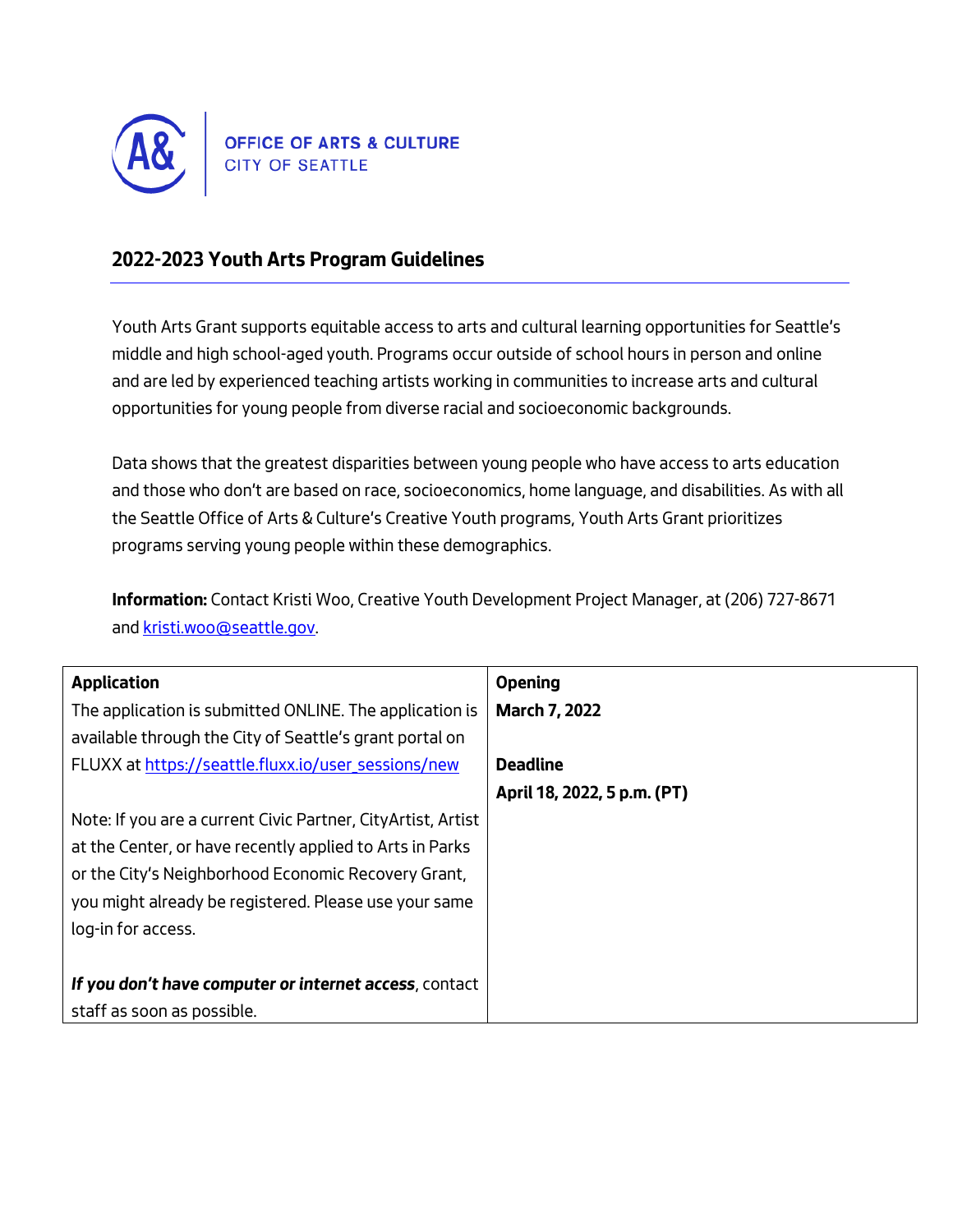| Join us for an online Youth Arts Grant Information<br><b>Session:</b> | Join us for an online Draft Application Feedback<br><b>Session:</b> |
|-----------------------------------------------------------------------|---------------------------------------------------------------------|
| <b>Workshop 1</b>                                                     | <b>Draft Review 1</b>                                               |
| Tuesday, March 15, Noon-1 p.m.                                        | Friday, April 1, Noon-1 p.m.                                        |
| <b>RSVP</b>                                                           | <b>RSVP</b>                                                         |
| <b>Workshop 2</b>                                                     | <b>Draft Review 2</b>                                               |
| Tuesday, March 22, 5:30-6:30 p.m.                                     | Thursday, April 7, 5:30-6:30 p.m.                                   |
| <b>RSVP</b>                                                           | <b>RSVP</b>                                                         |

## **Eligibility/Requirements**

- *Projects must take place between September 2022 – August 2023 and September 2023 – August 2024.*
- *Individual teaching artists, art and cultural organizations, youth-service agencies, and degree-granting institutions are eligible to apply.*
- *Programs must take place and be available to middle and high school-aged young people within the Seattle city limits.*
- *All teaching artist(s) must have at least 1 year of experience working with the project age group and art/cultural form(s).*
- *Projects must reflect the Youth Arts Grant priorities and demographics as described above.*

# **Funding**

- *Recipients will receive a total of \$12,000 distributed over two (2) years of Youth Arts funding support for programs in 2022-2023 and 2023-2024.*
- *Recipients will only receive funding once the program has started. Most awardees submit one invoice halfway through the program for \$3,000 and again at the end of the program for the remaining \$3,000 along with their final evaluation of the program.*
- *Recipients will not receive funding prior to the program start date.*
- *Once an invoice is submitted, recipients will receive the funds in 6-8 weeks.*

## **Funds can be used for**

- *Artist fees*
- *Youth stipends*
- *Marketing and promotional fees*
- *Project management and personnel costs*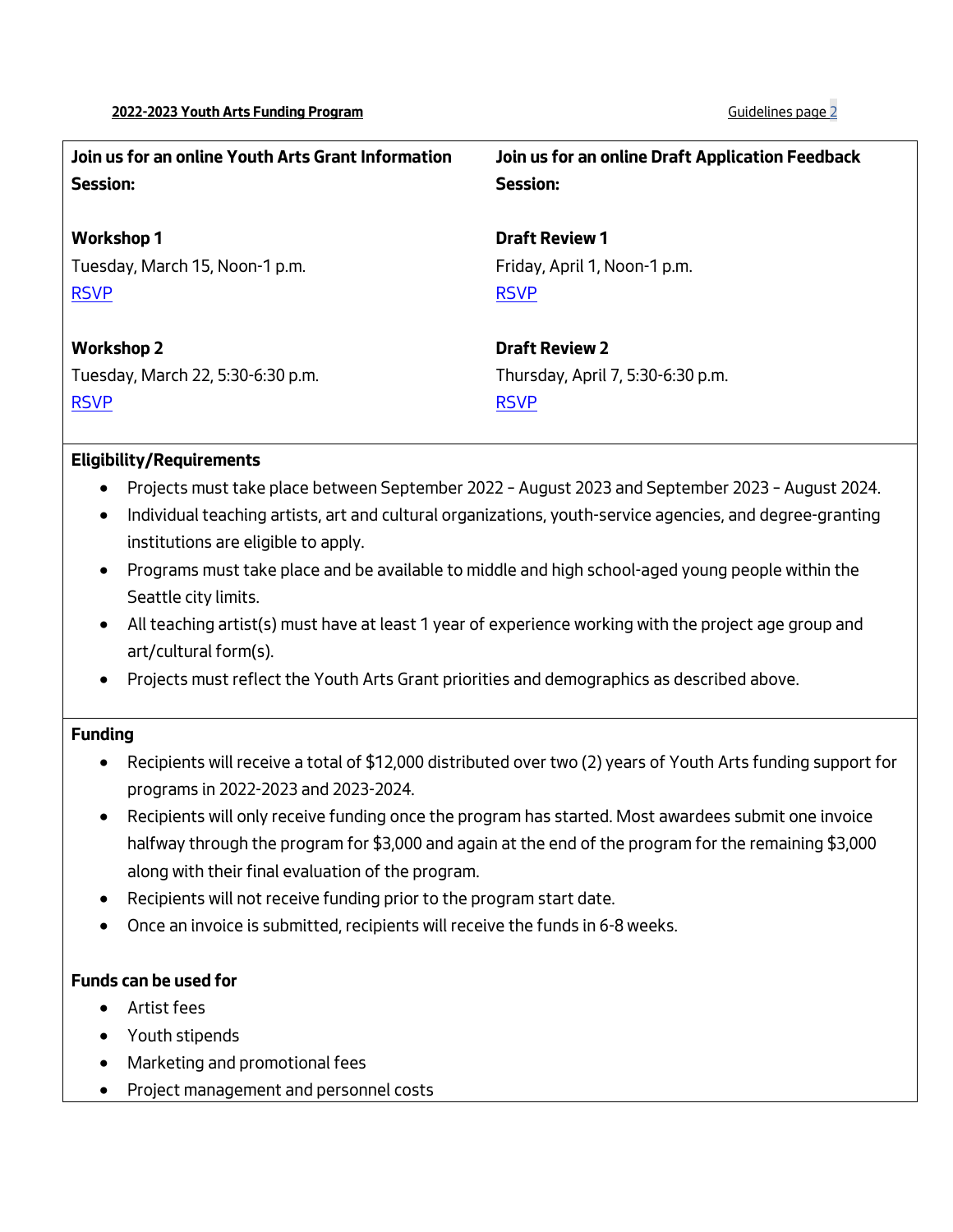- *Supplies*
- *Space*
- *Online/Web related items*
- *Equipment rentals*
- *Program-related costs*

## **Funds cannot be used for**

- *In-school activities*
- *Any elements of the proposed project that are completed before funds are awarded*
- *Equipment/software purchases*
- *Culminating events*
- *Fundraising, benefit events, or religious services*

#### **For Assistance, Contact:**

- *Application or Access: Kristi Woo, (206) 727-8671, [kristi.woo@seattle.gov](mailto:kristi.woo@seattle.gov)*
- *Online Technical Support: Marshonne Walker, [marshonne.walker@seattle.gov,](mailto:marshonne.walker@seattle.gov) or Margo Robb, (206) 615-1801, [margo.robb@seattle.gov](mailto:margo.robb@seattle.gov)*

# *Evaluation Criteria*

## **Review Criteria**

- *Applications and projects are evaluated by a community review panel. The panel prioritizes proposals that have a* **clear approach***; applicants with a depth of* **experience teaching art and creative habits to young people***; and* **experience working with communities impacted by structural racism, classism, and/or marginalization by gender or sexual orientation or ability***.*
- *When the panel reviews your application, you will have the opportunity to earn a total of 100 points (30 + 40 + 30 = 100). The points you earn will determine your final score.*

## **Review Process and Notification**

- *A community review panel of teaching artists, young people and/or advocates determine final scoring of applicants which are approved by the Cultural Investments Committee of the Seattle Arts Commission.*
- *All eligible applications will be evaluated and scored based on the review criteria.*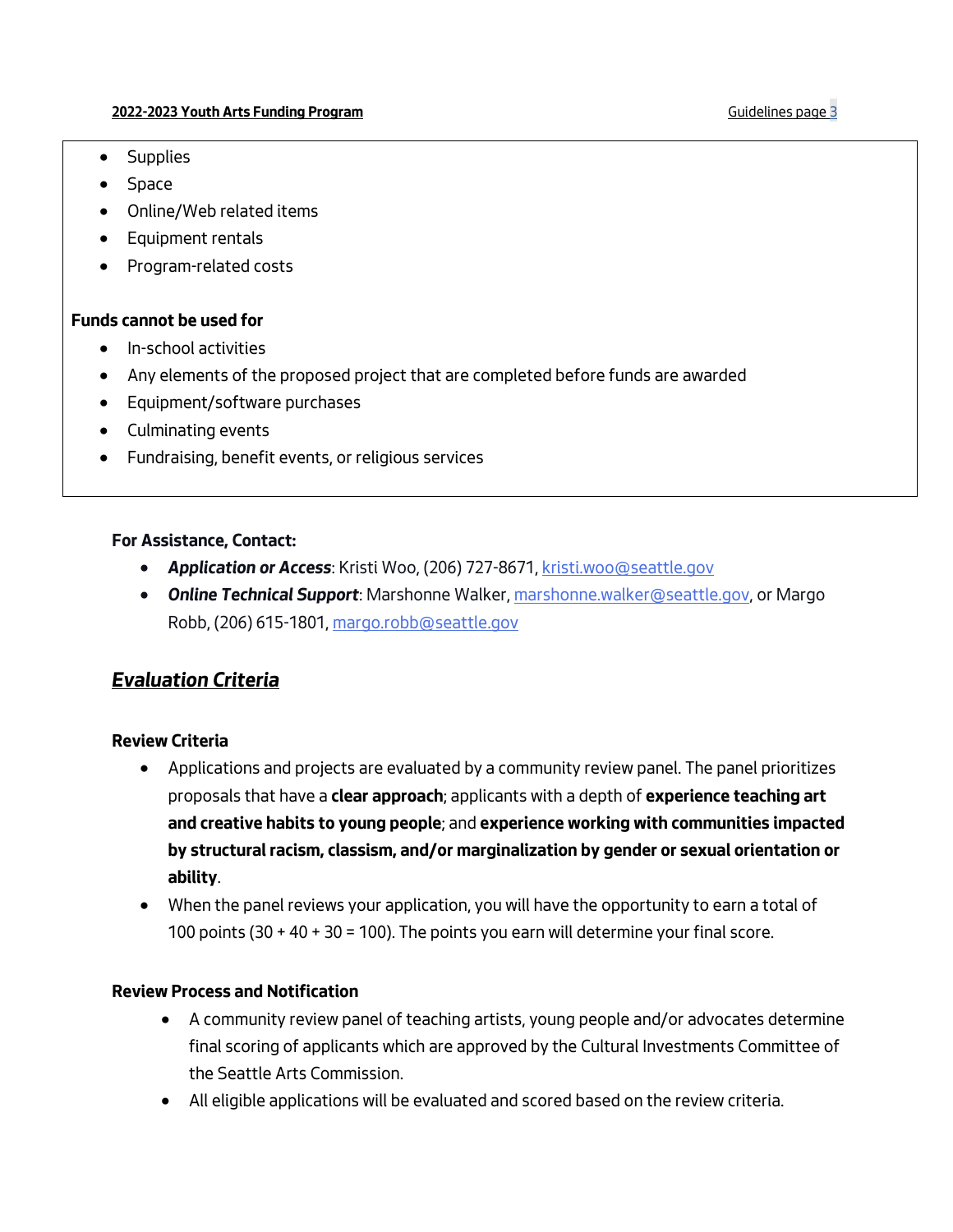• *Notifications will be sent the end of July 2022.*

# *Application Components*

*\*Prior to starting your application, you will be asked to complete a Demographic Survey. This will not impact your funding opportunity.*

*Please be ready to attach the following items to your application:*

- *Resume(s) or Biography(ies) – provide teaching artist resume or bio only not performance focused*
- *Work Sample – a 1.5-minute video (Provide LINK ONLY using YouTube, Vimeo, Dropbox, Google Drive) and four to six images (jpeg/jpg or png)*
- *[Lesson Plan](https://www.seattle.gov/Documents/Departments/Arts/Downloads/Grants/Youth%20Arts/YA%20Grant%20-%20Lesson%20Plan%20Template.doc) – a template is provided, do not use your own*
- *[Project Budget](https://www.seattle.gov/Documents/Departments/Arts/Downloads/Grants/Youth%20Arts/YA%20Grant%20-%20Budget%20Template.xlsx) – a template is provided, do not use your own*
- *Confirmation Letter from Fiscal Sponsor (if applicable)*

**Organizational Qualifications/Teaching Artist Experience (30 Points)** *The purpose of this section is to gain information about your individual artist(s), organization mission, and teaching philosophy.*

*You will be asked to include:*

- **Current resume(s) or biography(ies):** *The purpose of the requested attachments is to gain information about lead and supporting teaching artist(s) that includes relevant artistic education and teaching experience.*
- **Work sample:** *The purpose of the work sample is to share a sample demonstrating a past project with youth, reflecting the age range, art and cultural form(s) your project will focus on.*

# **Outreach and Access (30 points)**

*The purpose of this section is to describe communities and constituent groups that will benefit from this project, thoughtful recruitment and outreach details, mindful intention around accessibility based on in-person meeting (transportation, location), online meeting (supplies, internet and device availability), cost, partnerships, and creative collaborations in and with the community where the project is taking place.*

# **Project Plan (40 Points)**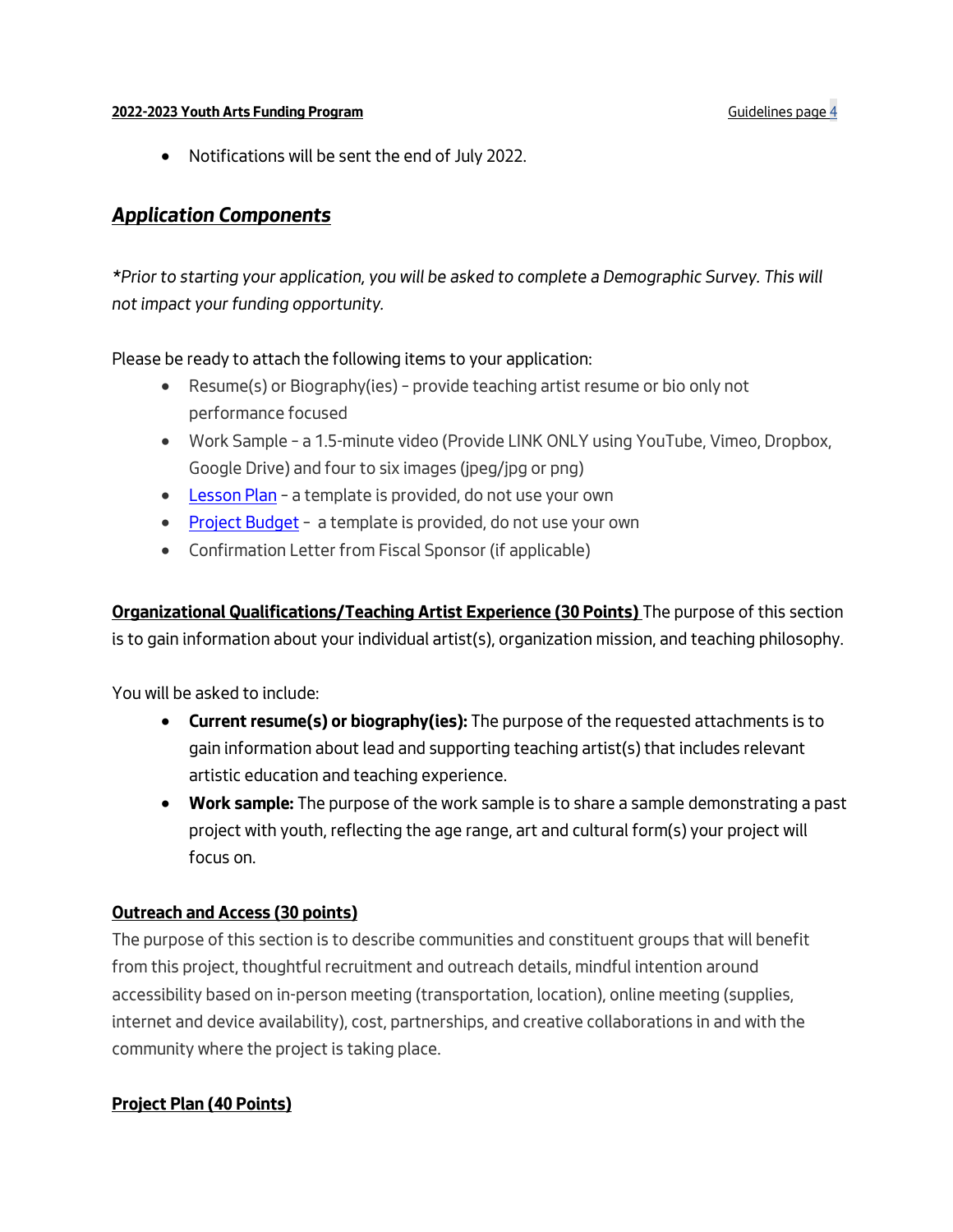• *The purpose is to describe the art project and specific discipline(s) being proposed, youth development goals and strategies, arts skills, and creative habits to be fostered.*

*You will be asked to attach:*

- **Lesson Plan:** *The purpose of this attachment is to list the clear objectives and show progression of learning within the project timeline.*
- **Project budget:** *The purpose is to show that the project can happen with the estimated funds available. Please note that the Youth Arts grant will provide \$6,000 toward your budget for 2022-23 and \$6,000 for 2023-24, if awarded.*

# *Obligation of Award Recipients*

## **If your project is funded, you must meet the requirements listed below:**

*By submitting an application, you are promising to meet these requirements if your project is selected for funding.*

## **Seattle-based projects. All program site(s) must be within the city limits.**

**City and State Business Licenses** *will be required AFTER funding notice. (You do NOT need a business license to apply.)*

*Contract states that individuals and groups awarded funds from the Office of Arts & Culture must have a Seattle business license and a Washington state Unified Business Identification (UBI) number. The project manager will explain this during your initial contract meeting.* 

#### *Cover your licensing costs!*

**You may include cost of business licensing in your budget.** *For more information, please visit:* 

- *Seattle[: https://www.seattle.gov/licenses/get-a-business](https://www.seattle.gov/licenses/get-a-business-licensehttps:/www.seattle.gov/licenses/get-a-business-license)[licensehttps://www.seattle.gov/licenses/get-a-business-license](https://www.seattle.gov/licenses/get-a-business-licensehttps:/www.seattle.gov/licenses/get-a-business-license)*
- *State: <https://dor.wa.gov/open-business/apply-business-license>*

## **Contracts with the City of Seattle**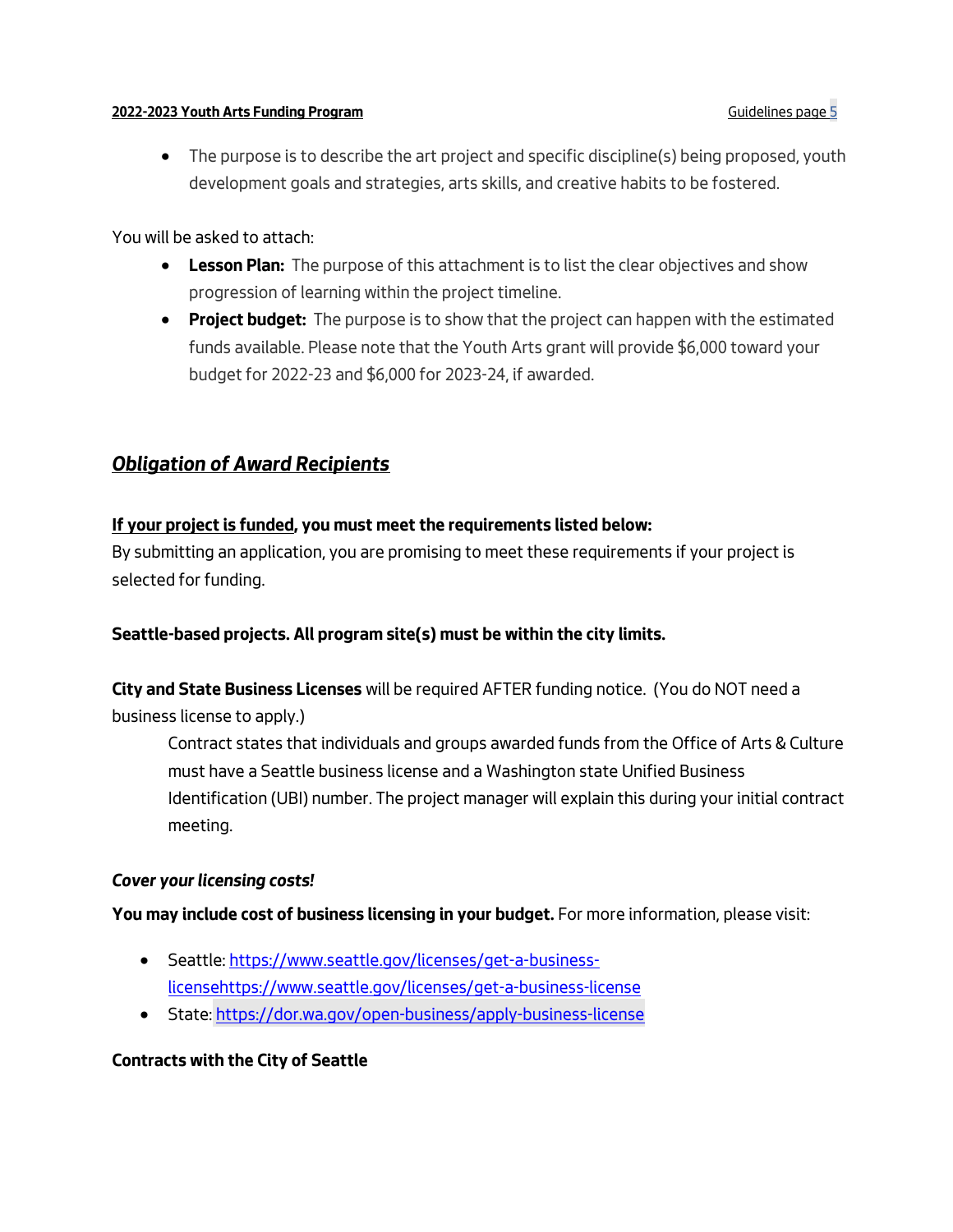- *Award recipients will* **sign a contract** *committing to implement their project and describing a project plan that outlines activities, including project dates and sites plus venue if closing event is included.*
- *Award recipients* **are responsible for paying all applicable taxes***. At the time of contracting, you will need to complete appropriate paperwork.*
- *Award recipients* **must recognize the support of the Seattle Office of Arts & Culture** *in printed materials, signage visible to the public or in other ways appropriate to the project.*
- *All youth must have signed photo waivers in order to be included in any photos.*

# *Youth Arts Grant Appeal Process*

*Applicants for the Youth Arts Grant may appeal the recommendations of the independent Peer Panel. Appeals must be based solely on the information included in the original application.*

## **Procedure**

- *Applicants wishing to appeal must first contact the staff member responsible for the program to review the decision and hear a summary of the peer panel feedback.*
- *Appeals must be sent in writing to the Director of the Seattle Office of Arts & Culture within 30 days of formal notice of the Commission-approved decision.*
- *The Director shall consult with staff and/or members of the Youth Arts Grant peer panel for input in making the final decision.*
- *If the Director accepts the appeal request, the applicant will be awarded a Youth Arts Grant.*
- *A rejection by the Director is final and ends the appeal process.*
- *The Director will notify the applicant of their final decision in writing.*

# *Application Tips*

# **TIPS FOR SUCCESS**

- **Attending a workshop is strongly encouraged***, especially if you're a first-time applicant.*
- **Read and follow the online instructions carefully and give yourself time for questions.** *This can be especially important for work samples. Many applicants need assistance but do not leave enough time.*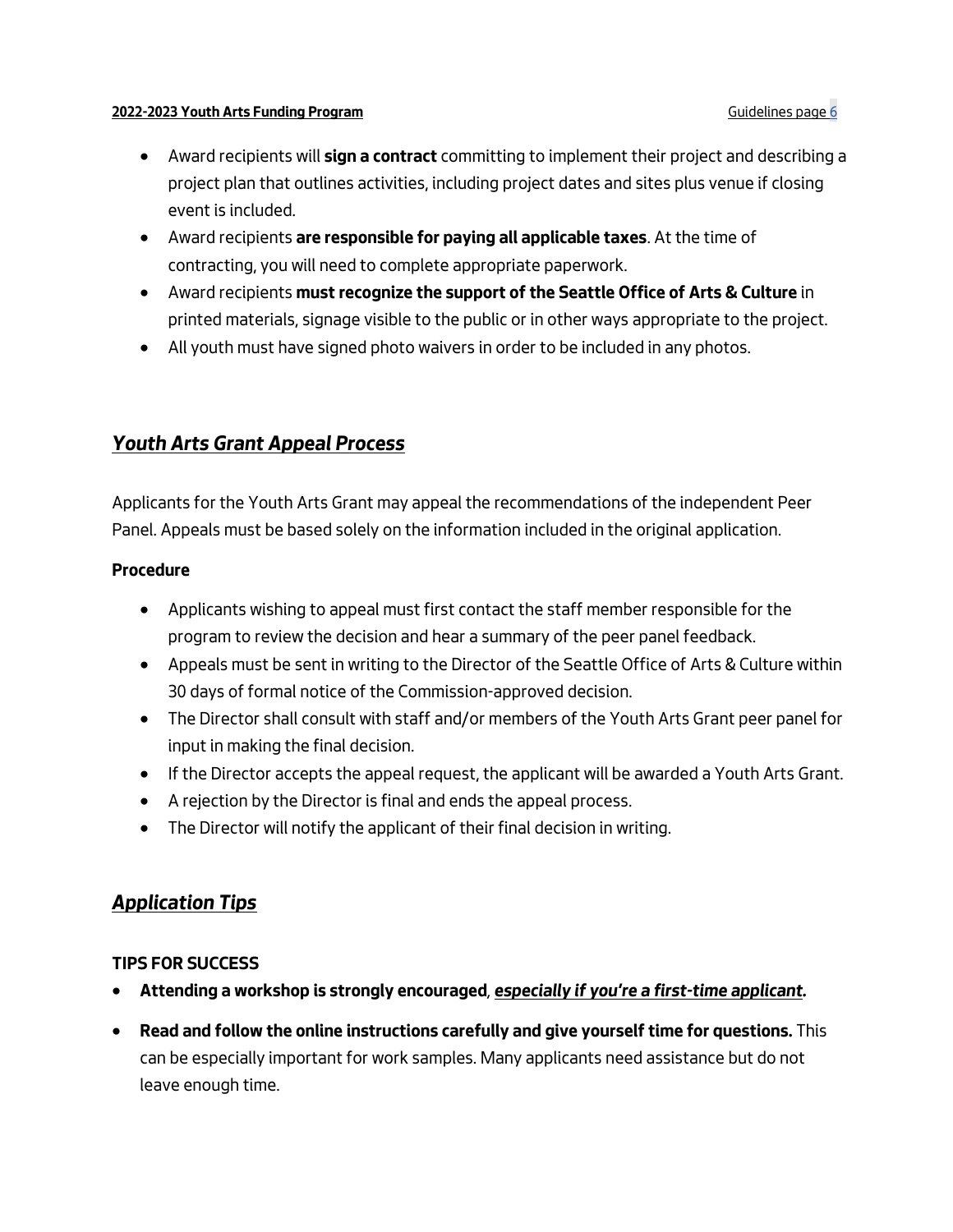- **Contact the project manager with questions well in advance of the deadline.** *We are happy to assist you, but last-minute help is limited due to timing.*
- **Describe the project plans and goals clearly***. A good application tells the reader the who, what,*  when, where and why and how of the project. Panelists are experienced arts educators looking *for specific details.*
- **Submit work samples. It is a key element of the application.** *Think about your work sample early. You will be asked to submit a 1.5-minute video and four to six images. You will also be asked to describe to the panel, why you selected your work samples. Consider how you can best illustrate to the panel the work you will be doing with youth, or to show work you have done before with the specified age group. Allow the panel to hear, see or read the work of the youth.*
- **Click on "Save" or "Update" often and always before moving to a new section.** *Be sure to reread your work before you submit. Suggestion: Preview the application, spell-check, re-check and save.*
- **Check resume and work sample links** *before submitting application to assure properly uploaded. Also, make sure that the links will be available until the end of July 2022.*

# *Arts Funding Policies*

## **Commitment to Racial Equity**

*The Seattle Office of Arts & Culture commits to an anti-racist work practice that centers the creativity and leadership of people of color - those most impacted by structural racism - to move toward systems that benefit us all. We also acknowledge that we are on Indigenous land, the traditional territories of the Coast Salish people.*

*We envision a city of people whose success, safety and health are not pre-determined by their race. A city where all artists, performers, writers and creative workers have the freedom, agency and platform to share and amplify their stories, art, cultures and experiences. At the same time, we acknowledge that our actions - both conscious and unconscious, past and present - have benefited some communities while limiting opportunities and outcomes for communities of color. We work*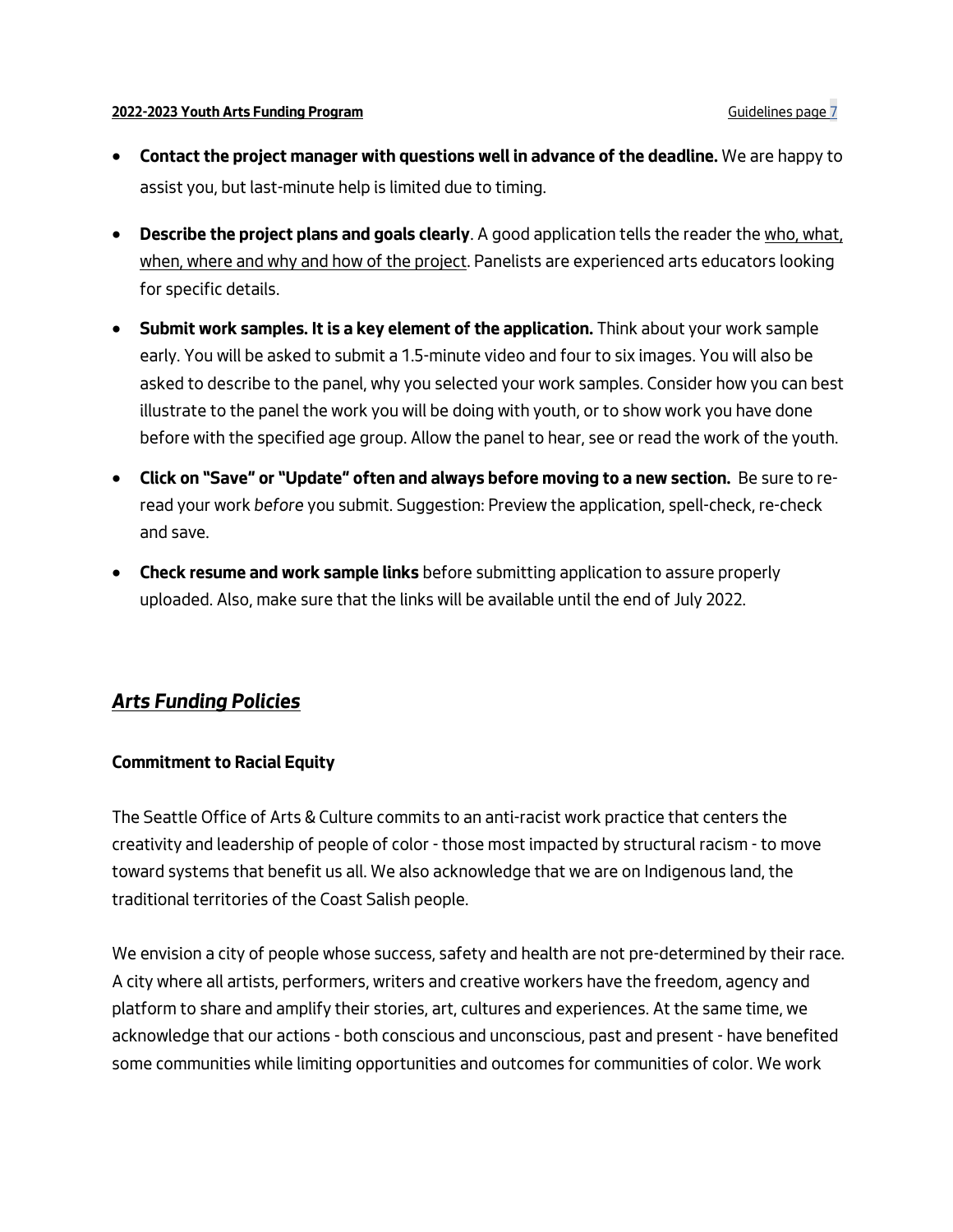*toward our vision by addressing and working to eliminate institutional racism in our programs, policies and practices.* 

*In alignment with the City's Race and Social Justice Initiative, we seek new solutions that use arts as a strategy to drive not only our office, but the City as a whole toward racial equity and social justice. We will continue to break barriers and build arts-integrated tools that challenge the status quo and push us toward the inclusive society we envision.* 

*If you have any questions about our commitment or would like to know more about the work we are doing, please call us at 206.684.7171 or email a[t Arts.Culture@Seattle.gov.](mailto:Arts.Culture@Seattle.gov)*

## **Application materials are public information**

*Application materials submitted to the Office of Arts & Culture become public information. Members of the public may request a copy of them with a formal request. Materials are subject to public disclosure due to the Washington State Public Disclosure Act (PDA:RCW 42.17). To request a copy of the act, contact the State of Washington Code Revisers' Office in Olympia at (360) 786- 6777.* 

## **Discrimination is not allowed on City-funded projects**

*Applicants receiving funds from the Office of Arts & Culture must comply with Seattle Municipal Code Chapter 20.44, pertaining to prevention of discrimination in City contracts, and Chapter 5.44, pertaining to license requirements. The complete text of these City codes is available at the City Clerk's office and the Seattle Public Library.*

## **Americans with Disabilities Act applies to City-funded projects**

*The Americans with Disabilities Act (ADA) is a federal law ensuring access to services and facilities for the differently-abled. The Office of Arts & Culture respects the needs of people with differing abilities and seeks to make available to applicants, participants and all interested persons information regarding the provisions of the Americans with Disabilities Act and its applicability to the activities of our agency. For information about public meetings, accessibility and auxiliary aids, please contact the Office of Arts & Culture at (206) 684-7171 (voice), or (800) 833-6388 (TDD Relay). This agency complies with all federal, state and local laws that prohibit discrimination in employment and services.*

#### **Supports freedom of expression**